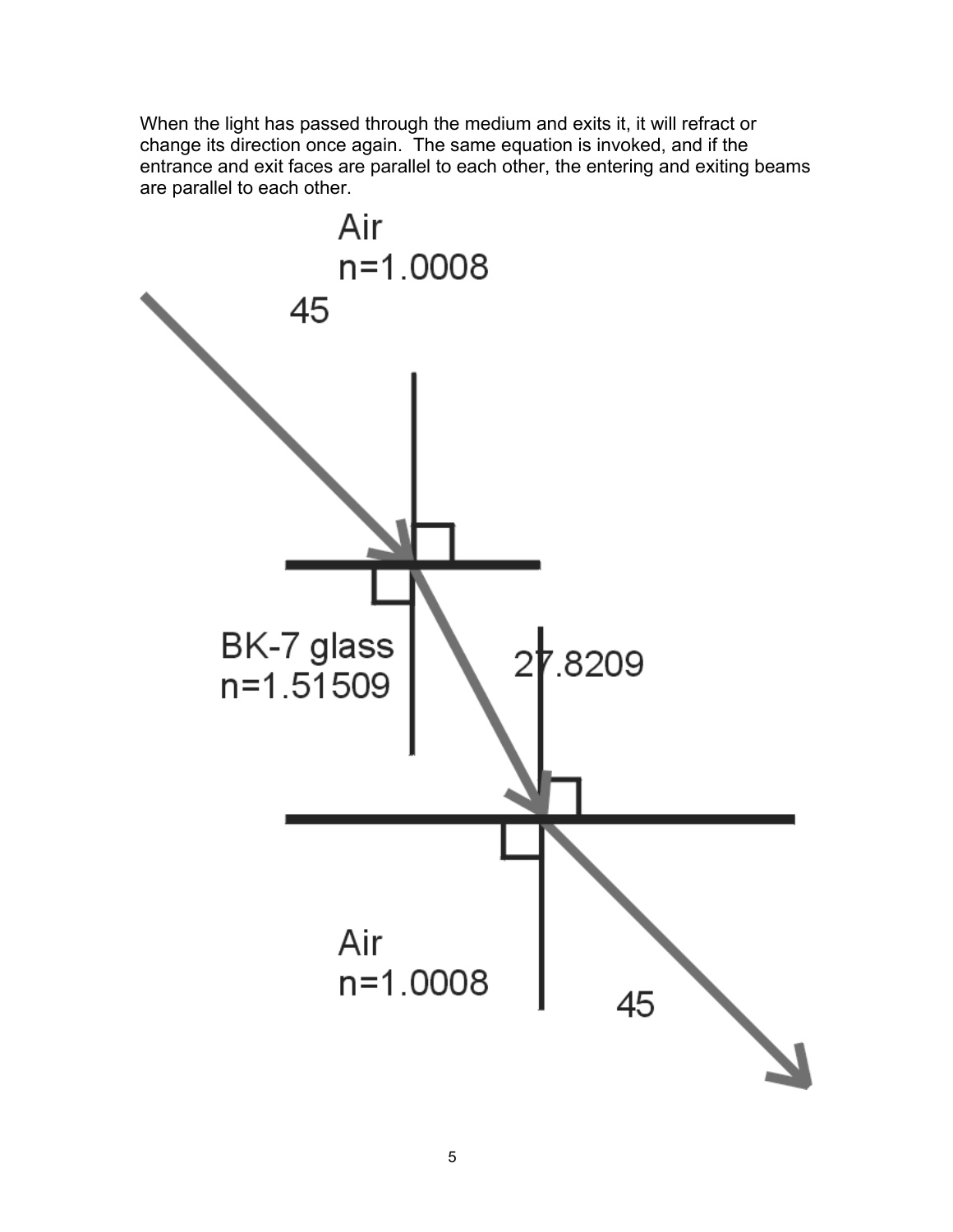In this series of illustrations, the top ray is inside the slower medium, and it exits the lower face. The relative sizes of the rays are there to show the relative distances traveled in the same length of time.



Notice that the internal ray is not transmitted in the case of the diamond! It is a case of Total Internal Reflection, TIR, and at such a steep interior angle the exit face acts like a perfect mirror. When the valuses of the two refractive indices and the sine of the interior angle are plugged into Snell's law, the value of the sine of the exit angle is greater than 1, which is mathematically impossible.

Notice that in the next figure the interior angle is so steep for the exiting ray for the glass that its ray also falls victim to TIR!